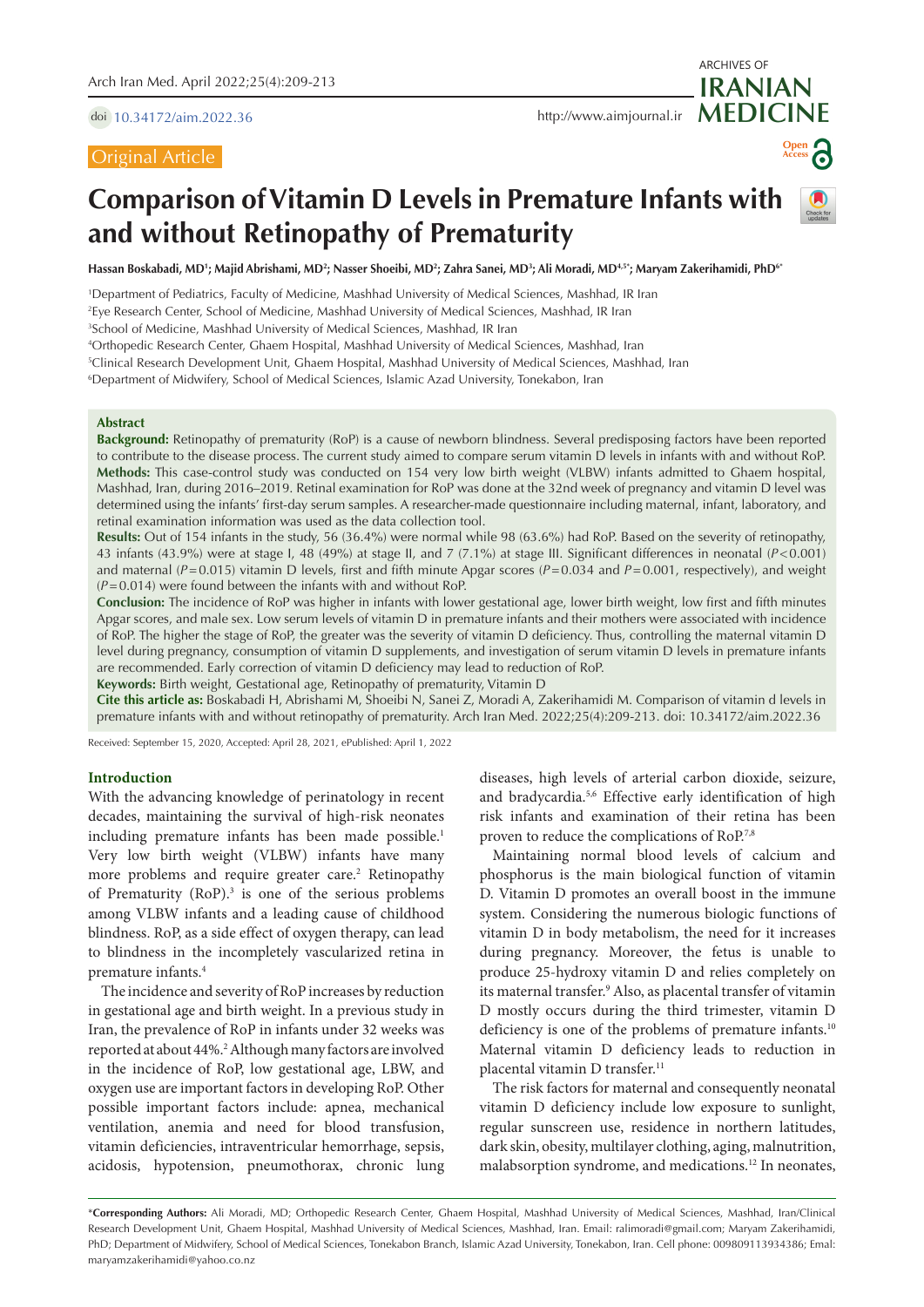vitamin D deficiency accompanies intrauterine growth restriction, weight loss, and increased risk of preterm labor, leading to preterm labor, respiratory distress syndrome, and increased bronchopulmonary dysplasia.<sup>13</sup> Low serum levels of 25-hydroxy vitamin D on the first day of life have been proposed as a potential risk factor for retinopathy of immaturity, and hence, treatment of immature neonates is necessary.<sup>14</sup> Expression of vitamin D receptor has been shown to play an important role in the evolution of retinal vessels, especially during the final steps of retinal vascularization. Although pathologic retinal neovascularization during oxygen-therapy induced ischemic retinopathy is independent of the expression of vitamin D receptor, the inhibition of retinal neovascularization through 1,25 hydroxy vitamin D3 depends on the expression of vitamin D receptor.<sup>15</sup>

Considering the placental passage of the highest levels of calcium and vitamin D during the third trimester, premature infants are most likely to have problems in this regard. On the other hand, these problems would be exacerbated in cases of maternal vitamin D deficiency. As vitamin D deficiency can be a potential risk factor for RoP, the current case-control study attempted to evaluate the vitamin D levels in infants with and without RoP.

## **Materials and Methods**

This study was conducted on VLBW infants admitted to the intensive care unit at Ghaem hospital, Mashhad, Iran, during 2016–2019.

Due to the lack of a similar study and according to Kabataş et al<sup>14</sup> who reported the vitamin D level in infants with RoP who needed or did not need treatment at  $7.1 \pm 5.2$ ng/dL and 11.9±6.5 ng/dL, respectively, using the student *t* test with  $\alpha = 0.01$  and  $\beta = 0.1$ , the sample size in each group was calculated as 46 infants. However, considering the probable dropout, the final sample size was adjusted to 56 infants in each group.

Prepartum maternal whole blood samples (2 mL) were collected. Serum samples were also taken from infants<1500 g for vitamin D measurement along with sampling for other routine tests in the first hour of life. The serum samples were stored at -20°C for further laboratory evaluation. Vitamin D measurement was performed by ELISA (RT2100C, Germany). The VLBW infants were allocated into four groups according to their vitamin D levels: severe deficiency (≤10 ng/mL), moderate deficiency (10.1–20 ng/mL), mild deficiency (20.1–30 ng/ mL) and normal (>30 ng/mL).

The demographic data of infants were recorded in a checklist. The characteristics of infants (birth weight, age, gender, gestational age, Apgar score, and clinical symptoms), maternal history (age, pregnancy and delivery problems, mode of delivery), and laboratory results were collected and recorded in a questionnaire. The infant's condition was monitored up to discharge time. Screening for RoP was started between 4–6 weeks after birth. A single drop of cyclopentolate hydrochloride/ phenylephrine (2 mg.mL-1/2.5 mg.mL-1) was distilled into each eye 30 minutes before the examination to induce mydriasis. Fundal examination using an indirect ophthalmoscope and a 20D lens was performed by a single investigator (MA) at Khatam-al-Anbia hospital, a tertiary referral eye hospital. The examinations continued until full vascularization of the retina or the post-conception age of 40 weeks according to an accurate gestational age. Cases with RoP were treated according to the severity and diagnostic criteria. The infant was allocated in the control group if the primary retinal examination was normal. RoP was defined based on the international classification.<sup>16</sup>

The severity of RoP was defined in five stages through which the disease serially passes. However, stages I and IV may be present simultaneously in one  $eye^{17}$ :

- Stage I (presence of a demarcation line)
- Stage II (presence of ridge $\pm$ fibrous vesicular proliferative small tissues)
- Stage III (ridge with extra-retinal fibro-vesicular proliferation)
- Stage IV (retinal sub-total detachment A, without fovea involvement & B with foveal involvement)
- Stage V (total retinal detachment).

Plus disease is the severity index of the disease and is defined as intravascular dilation and arteriolar tortuosity of the posterior vessels.18

Following data collection and recording in SPSS 21, normality (Kolmogorov-Smirnov) test, Pearson's correlation coefficient, and independent t test were used for analysis of the relationship between the variables. The Kolmogorov-Smirnov test was used to assess the normality of data distribution. In case of non-normal distribution, non-parametric tests including Spearman's correlation coefficient and Mann-Whitney tests were used.

The association of the delivery and gender with RoP condition was assessed using the chi-square or Fisher's exact tests. After checking the homogeneity of variances (Levene's test), analysis of co-variances was used to control the gestational age, first and fifth minute Apgar scores, and duration of  $O_2$  therapy.  $P < 0.05$  was considered as the minimum significant level in this study.

## **Results**

Among 154 participants in the study, 56 infants (36.4%) were normal and 98 infants (63.6%) had RoP. Based on the severity of retinopathy, 43 infants (43.9%) were stage I, 48 infants (49%) were stage II, and 7 infants (7.1%) were stage III. Plus disease was present in five cases (5.1%). In terms of zone of RoP, 3.8% was zone 1, 46.3% zone 2, 45% zone 3, 1.3% zone 1–2, and 3.8% was zone 2–3. In the follow-up of infants with RoP, 91 infants improved, five infants needed bevacizumab (Avastin) injection, and two patients had surgery. In terms of RoP prognosis, 96.5% were normal and 3.5% progressed to blindness.

Statistically significant differences were found between the infants with and without RoP in terms of neonatal vitamin D (*P*<0.001, CI: 7.96–13.79), maternal vitamin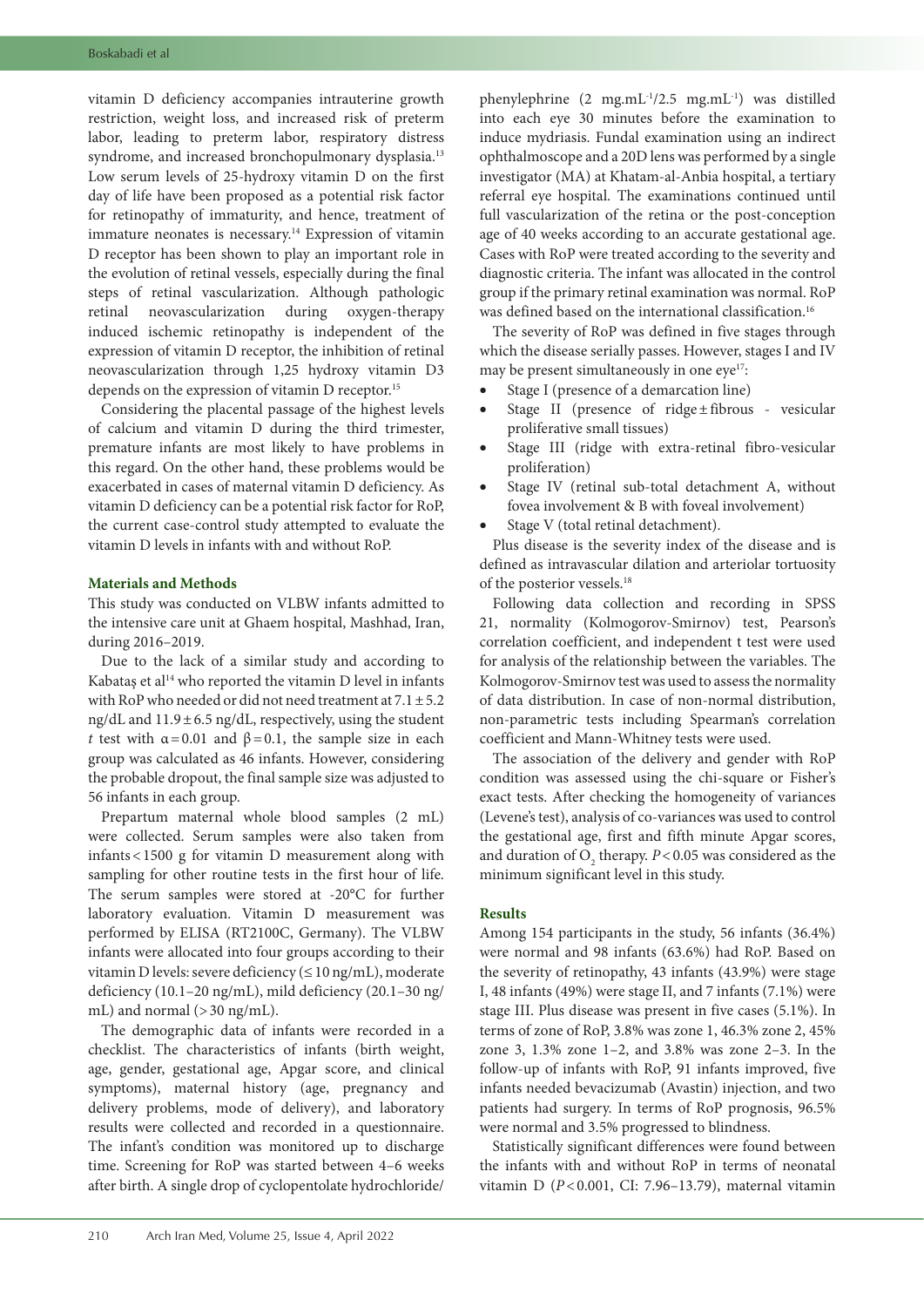D (*P*=0.015), gestational age (*P*<0.001, CI: 2.12–18.73), first minute Apgar score  $(P=0.034, \text{ CI: } 0.05-1.37)$ , fifth minute Apgar score (*P*<0.001, CI: 0.29–1.31), and birth weight (*P*=0.014, CI: 35.75–279.0) ([Table](#page-2-0) 1). Analysis of co-variances with the elimination of factors affecting the gestational age, first and fifth minute Apgar scores, and duration of  $O_2$  therapy showed a significant difference in the serum vitamin D level  $(P=0.013)$  between the RoP and normal neonates.

About 59% of infants with RoP and 63% of those without RoP were born through cesarean section. In addition, 51% of infants with RoP and 43% of those without RoP were male. Although cesarean delivery  $(P=0.769)$  and male gender (*P*=0.352) were more prevalent among infants with RoP, the difference between the two groups was not statistically significant. According to [Table](#page-2-1) 2, the higher the RoP grade, the lower was the vitamin D level.

Vitamin D deficiency showed a significant association with the incidence of RoP (Pearson's correlation = -0.518, *P*<0.001). Almost 83% of infants with severe Vit D deficiency suffered from RoP while 17.2% had normal retina; however, only 11.1% of infants with normal vitamin D levels had RoP and 88.9% had normal retina [\(Figure](#page-2-2) 1). The prevalence of strabismus increased by 20% in LBW infants, and this increase was related to the RoP stage, as the incidence of strabismus was 6% in stage I and 30% in stage III RoP.

## **Discussion**

This study aimed to assess the relationship between neonatal serum vitamin D levels and RoP. According to our findings, infants with RoP had significantly lower serum vitamin D levels compared to those without RoP. Also, vitamin D level was strongly associated with the incidence of RoP (Pearson correlation: 0.518). The severity of RoP increased with reduction in serum vitamin D. Therefore, vitamin D deficiency can be suggested as a risk factor for prediction of neonatal RoP.

A significant relationship was shown between the incidence of RoP and infant's weight. The prevalence of RoP was higher with lower birth weight. This result is consistent with the findings of several previous studies.<sup>19-22</sup>

Forty-four percent of our newborns had RoP stage I, 49% stage II, and 7.1% stage III. The prevalence of RoP in a previous study was 68% in stage I, 23.5% in stage II, and 8.5% in stage III.<sup>23</sup> Also, another study reported that 30.2% of infants under 1500 g suffered from stage I and II RoP and 16.6% of them suffered from stage III and above. In infants weighing 1500 to 2500 g, 3.2% had stage I and II RoP, and 0.6% had stage III and above.<sup>24</sup>

Consistent with the findings of a previous report, the incidence of RoP in our study was higher at lower gestational ages.19 Low gestational age, LBW, and receiving oxygen therapy are risk factors for the incidence of RoP.<sup>25</sup> The incidence of RoP has been reported at 44% in infants with gestational age lower than 30–32 weeks or a birthweight less than 1500 g.<sup>26,27</sup>

In the follow-up phase, 92.86% of infants with RoP improved, 5.1% needed Avastin injections, and 2.04% had surgery. Fortunately, RoP improved without visual impairment in most cases (80%)<sup>3</sup> The prevalence of strabismus increased in LBW infants by 20%. This increase was related with the RoP stage, as the incidence of strabismus in stage I RoP was 6%, while, it increased to 30% in stage III. However, early treatment has been shown to improve the vision even in the eyes with poor visual function.28 In a previous study with 70% RoP in premature

<span id="page-2-1"></span>**Table 2.** Average Vitamin D Levels at Different **Retinopathy of Prematurity** Severities

| <b>Global Exam</b> | $Mean \pm SD$     |  |  |
|--------------------|-------------------|--|--|
| Normal             | $22.33 \pm 11.40$ |  |  |
| RoP <sub>1</sub>   | $14.06 + 7.79$    |  |  |
| RoP <sub>2</sub>   | $11.43 + 7.49$    |  |  |
| RoP.3              | $8.20 + 0.14$     |  |  |

<span id="page-2-2"></span>ROP, retinopathy of prematurity.



**Figure 1.** Distribution of RoP among Infants with Different Levels of Vitamin D.

<span id="page-2-0"></span>**Table 1.** Comparison of Average Neonatal and Maternal Variables between Groups of Infants with and without RoP

| <b>Variables</b>           | <b>Infants without RoP</b><br>56 (36.4%) | <b>Infants with RoP</b><br>98 $(63.6\%)$ | Mean Differences (95% CI) | $P$ Value <sup>a</sup> |
|----------------------------|------------------------------------------|------------------------------------------|---------------------------|------------------------|
| Neonatal vitamin D (ng/dL) | $22.33 \pm 11.40$                        | $11.46 \pm 6.50$                         | $10.87(7.96 - 13.79)$     | 0.000                  |
| Maternal vitamin D (ng/dL) | $29.66 + 14.49$                          | $19.23 + 14.47$                          | $10.43(2.12 - 18.73)$     | 0.015                  |
| Gestational age (wk)       | $32.05 \pm 1.90$                         | $30.58 \pm 2.20$                         | $1.47(0.76 - 2.17)$       | 0.000                  |
| First minute Apgar score   | $6.87 + 1.81$                            | $6.15 + 2.12$                            | $0.72(0.05-1.37)$         | 0.034                  |
| Fifth minute Apgar score   | $8.36 \pm 1.11$                          | $7.55 \pm 1.66$                          | $0.81(0.29-1.31)$         | 0.001                  |
| Birth weight               | $1491.87 \pm 382.80$                     | $1334.58 \pm 353.85$                     | 157.29 (35.75-279.0)      | 0.014                  |

RoP, Retinopathy of prematurity.

Values are in terms of mean±SD; a *t* test.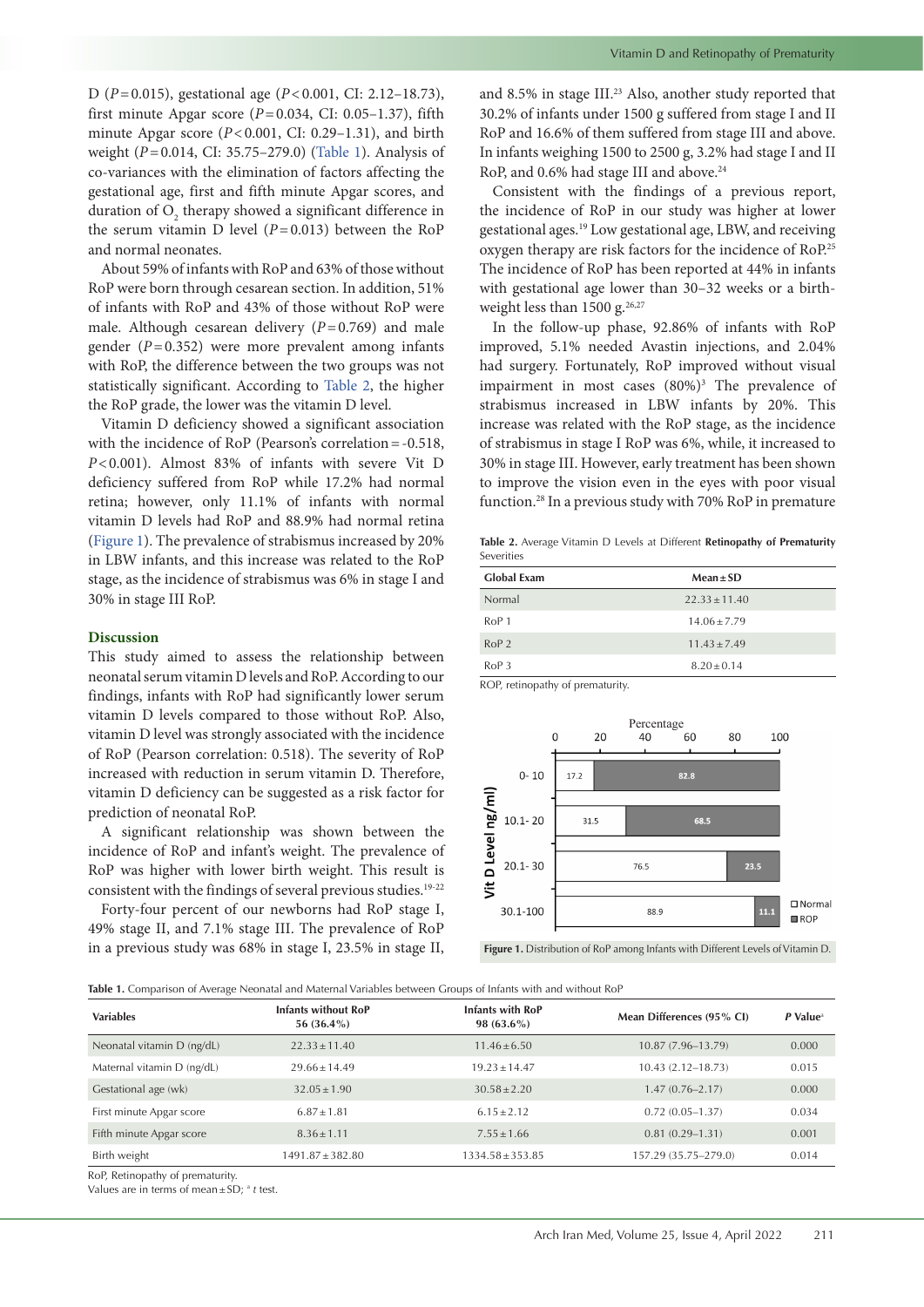infants, 68% recovered and 32% needed treatment for RoP (75% of infants were treated by Avastin injection and 25% by laser).29

Consistent with other studies, our findings showed no significant relationship between gender and RoP incidence.30,31

Serum levels of vitamin D in infants with RoP were lower in our study regardless of gestational age. The severity of vitamin D deficiency increased with higher stages of RoP. To the best of our knowledge, no relationship between vitamin D deficiency and RoP has been reported before. As vitamin D directly affects the vascular endothelial stability, its deficiency will most likely affect the incidence of RoP in premature infants who are at risk of vitamin D deficiency.32 The inflammatory and angiogenic effects of vitamin D deficiency can cause early damage to the retinal blood vessels.33 *In vitro* studies have shown that vitamin D improves the angiogenic properties of precursor cells through upregulation of the expression of vascular endothelial growth factor. Since vitamin D deficiency is associated with degeneration of endothelial function, the number of endothelial progenitor cells can also be reduced.34 The possible mechanisms by which vitamin D can cause small vessels damage include inflammation, fat metabolism, and the renin-angiotensin-aldosterone system.<sup>35</sup>

As a limitation, the present study failed to consider the gestational age and birth weight of the participant neonates. Future studies with subject matching in terms of gestational age and birth weight of neonates are recommended.

In conclusion, the incidence of RoP was higher in infants with lower gestational age, lower birth weight, low first and fifth minutes Apgar scores, and male sex. Low serum levels of vitamin D in premature infants and their mothers were associated with incidence of RoP. The higher the stage of RoP, the greater was the severity of vitamin D deficiency. Thus, controlling the maternal vitamin D level during pregnancy, consumption of vitamin D supplements, and investigation of serum vitamin D levels in premature infants are recommended. Early correction of vitamin D deficiency may lead to reduction of RoP.

#### **Acknowledgement**

The authors would like to appreciate the support from the Clinical Research Development Unit, Ghaem Hospital, Mashhad University of Medical Sciences, Mashhad, Iran.

## **Authors' Contribution**

HB, MA, NS, ZS, AM, MZ conceptualized and designed the study, drafted the initial manuscript, and approved the final manuscript as submitted. HB, ZS, AM, and MZ designed the study and carried out the initial analyses, reviewed and revised the manuscript, and approved the final manuscript as submitted. HB, MA and NS carried out the initial analyses, reviewed and revised the manuscript, and approved the final manuscript as submitted. HB, MA, NS, ZS, AM and MZ designed the data collection instruments, and coordinated and supervised data collection at two of the four sites, critically reviewed the manuscript, and approved the final manuscript as submitted. All authors approved the final manuscript as submitted

and agree to be accountable for all aspects of the work.

#### **Conflict of Interest Disclosures**

The authors declared no potential conflicts of interest with respect to the research, authorship, and/or publication of this article.

#### **Ethical Statement**

The study was approved by the ethics committee of Mashhad University of Medical Sciences (IR.MUMS.fm.REC.1395.631). All parents were provided a written informed consent to sign.

#### **References**

- 1. Boskabadi H, Bagheri F, Askari Hosseni Z. Developmental disorders in preterm neonates during the first two years of life using the ages and stages questionnaire. J Babol Univ Med Sci. 2016;18(2):7-13. doi: [10.22088/jbums.18.2.7.](https://doi.org/10.22088/jbums.18.2.7)
- 2. Abrishami M, Maemori GA, Boskabadi H, Yaeghobi Z, Mafi-Nejad S, Abrishami M. Incidence and risk factors of retinopathy of prematurity in Mashhad, Northeast Iran. Iran Red Crescent Med J. 2013;15(3):229-33. doi: [10.5812/ircmj.4513](https://doi.org/10.5812/ircmj.4513).
- 3. Multicenter Study Group. Supplemental Therapeutic Oxygen for Prethreshold Retinopathy of Prematurity (STOP-ROP), a randomized, controlled trial. I: primary outcomes. Pediatrics. 2000;105(2):295-310. doi: [10.1542/peds.105.2.295.](https://doi.org/10.1542/peds.105.2.295)
- 4. Phelps DL. Retinopathy of prematurity: history, classification, and pathophysiology. NeoReviews. 2001;2(7):e153-e66. doi: [10.1542/neo.2-7-e153.](https://doi.org/10.1542/neo.2-7-e153)
- 5. Boskabadi H, Pourbadakhshan N, Pishghadam E, Zakerihamidi M. Comparing nucleated red blood cells in neonates with and without retinopathy. Curr Pediatr Rev. 2021. doi: 10.2174/157 3396317666210909155024.
- 6. Boskabadi H, Marefat M, Maamouri G, Abrishami M, Abrishami M, Shoeibi N, et al. Evaluation of pro-oxidant antioxidant balance in retinopathy of prematurity. Eye (Lond). 2022;36(1):148-52. doi: 10.1038/s41433-021-01465-6.
- 7. Simon J. Basic and Clinical Science Course, 2004-2005: Pediatric Ophthalmology and Strabismus Section 6. San Francisco, CA: American Academy of Ophthalmology; 2004. p.307-14.
- 8. Thomas J, Gregory L, Louis B. 2007-2008 Basic and Clinical Science Course Section 13: Refractive Surgery. San Francisco, CA: American Academy of Ophthalmology; 2007.
- 9. Weisman Y. Maternal, fetal and neonatal vitamin D and calcium metabolism during pregnancy and lactation. Endocr Dev. 2003;6:34-49. doi: [10.1159/000072768](https://doi.org/10.1159/000072768).
- 10. Kaushal M, Magon N. Vitamin D in pregnancy: a metabolic outlook. Indian J Endocrinol Metab. 2013;17(1):76-82. doi: [10.4103/2230-8210.107862](https://doi.org/10.4103/2230-8210.107862).
- 11. Onwuneme C, Martin F, McCarthy R, Carroll A, Segurado R, Murphy J, et al. The association of vitamin D status with acute respiratory morbidity in preterm infants. J Pediatr. 2015;166(5):1175-80.e1. doi: [10.1016/j.jpeds.2015.01.055](https://doi.org/10.1016/j.jpeds.2015.01.055).
- 12. Mulligan ML, Felton SK, Riek AE, Bernal-Mizrachi C. Implications of vitamin D deficiency in pregnancy and lactation. Am J Obstet Gynecol. 2010;202(5):429.e1-429.e9. doi: [10.1016/j.ajog.2009.09.002.](https://doi.org/10.1016/j.ajog.2009.09.002)
- 13. Lykkedegn S, Sorensen GL, Beck-Nielsen SS, Christesen HT. The impact of vitamin D on fetal and neonatal lung maturation. A systematic review. Am J Physiol Lung Cell Mol Physiol. 2015;308(7):L587-602. doi: [10.1152/ajplung.00117.2014](https://doi.org/10.1152/ajplung.00117.2014).
- 14. Kabataş EU, Dinlen NF, Zenciroğlu A, Dilli D, Beken S, Okumuş N. Relationship between serum 25-hydroxy vitamin D levels and retinopathy of prematurity. Scott Med J. 2017;62(4):129- 35. doi: [10.1177/0036933017701867](https://doi.org/10.1177/0036933017701867).
- 15. Jamali N, Wang S, Darjatmoko SR, Sorenson CM, Sheibani N. Vitamin D receptor expression is essential during retinal vascular development and attenuation of neovascularization by 1, 25(OH)2D3. PLoS One. 2017;12(12):e0190131. doi: